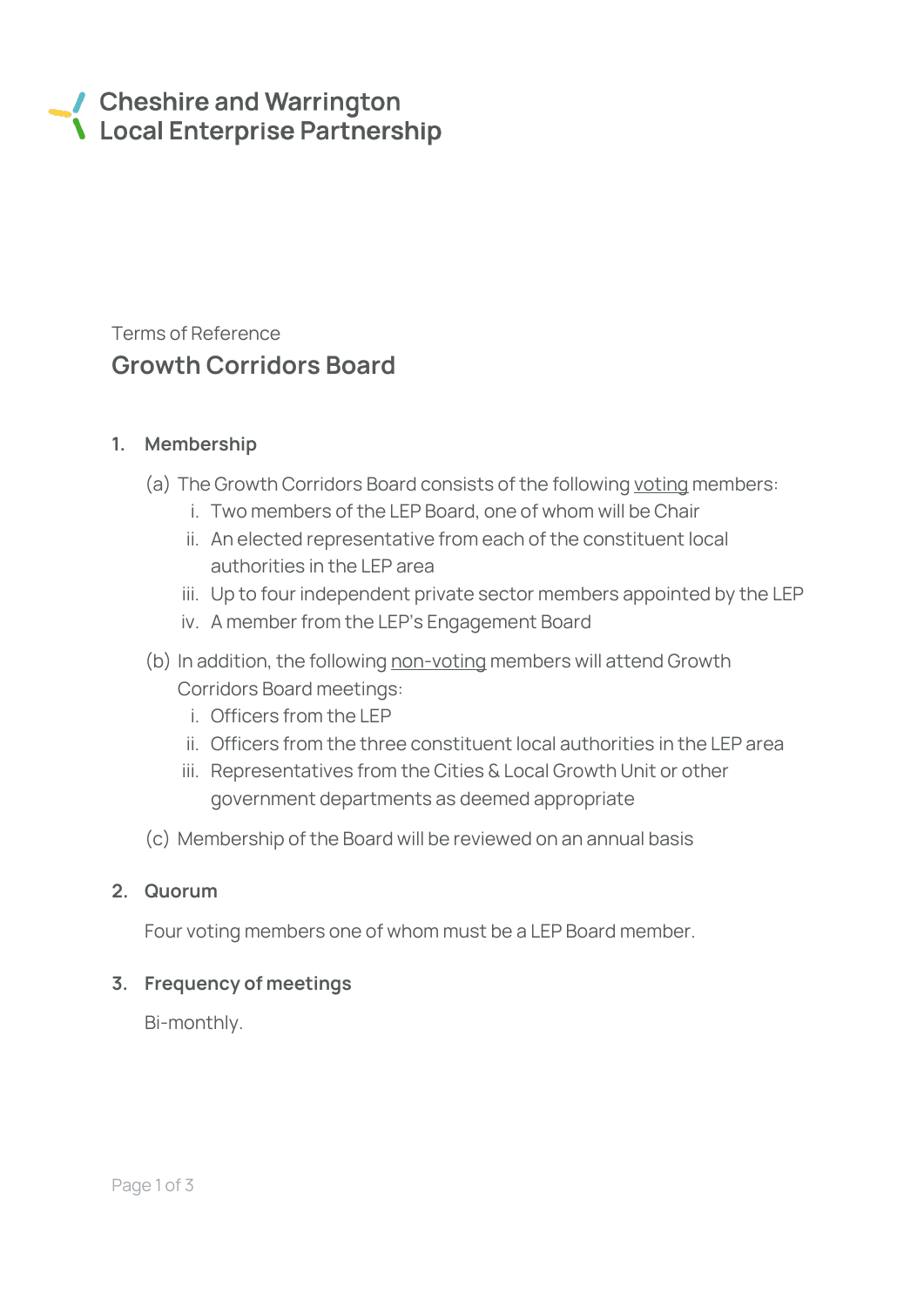#### 4. Role and responsibilities

The Growth Corridors Board is responsible for overseeing the strategic development of the Cheshire Science Corridor and the High Speed Growth Corridor and any associated programmes and projects. This includes:

- (a) Setting the strategic direction for the development of the Cheshire Science Corridor and the High Speed Growth Corridor
- (b) The promotion and marketing of the Growth Corridors, in collaboration with the Marketing Cheshire Board, to government, developers and investors
- (c) Working with landowners, developers and investors to develop a world class business environment, ensuring that there is sufficient supply of high quality employment space available within the Growth Corridors
- (d) Working with business and industry to strengthen our key science and technology clusters by encouraging increased R&D and innovation activity
- (e) Working with local authorities, government and other stakeholders to support the rebalancing and diversification of key town centres within the Growth Corridors to ensure that they are vibrant, sustainable and inclusive social, economic and cultural hubs for the communities they serve
- (f) Oversight of the operational management of the Cheshire Science Corridor Enterprise Zone, including the review and approval of Enterprise Zone investment cases
- (g) Identifying and securing appropriate public and private sector funding/investment to support economic development programmes and projects in the Growth Corridors
- (h) Establishing and overseeing working groups as required
- (i) Reporting of progress relating to any relevant programmes/projects to the LEP Board, MHCLG/BEIS and other funders